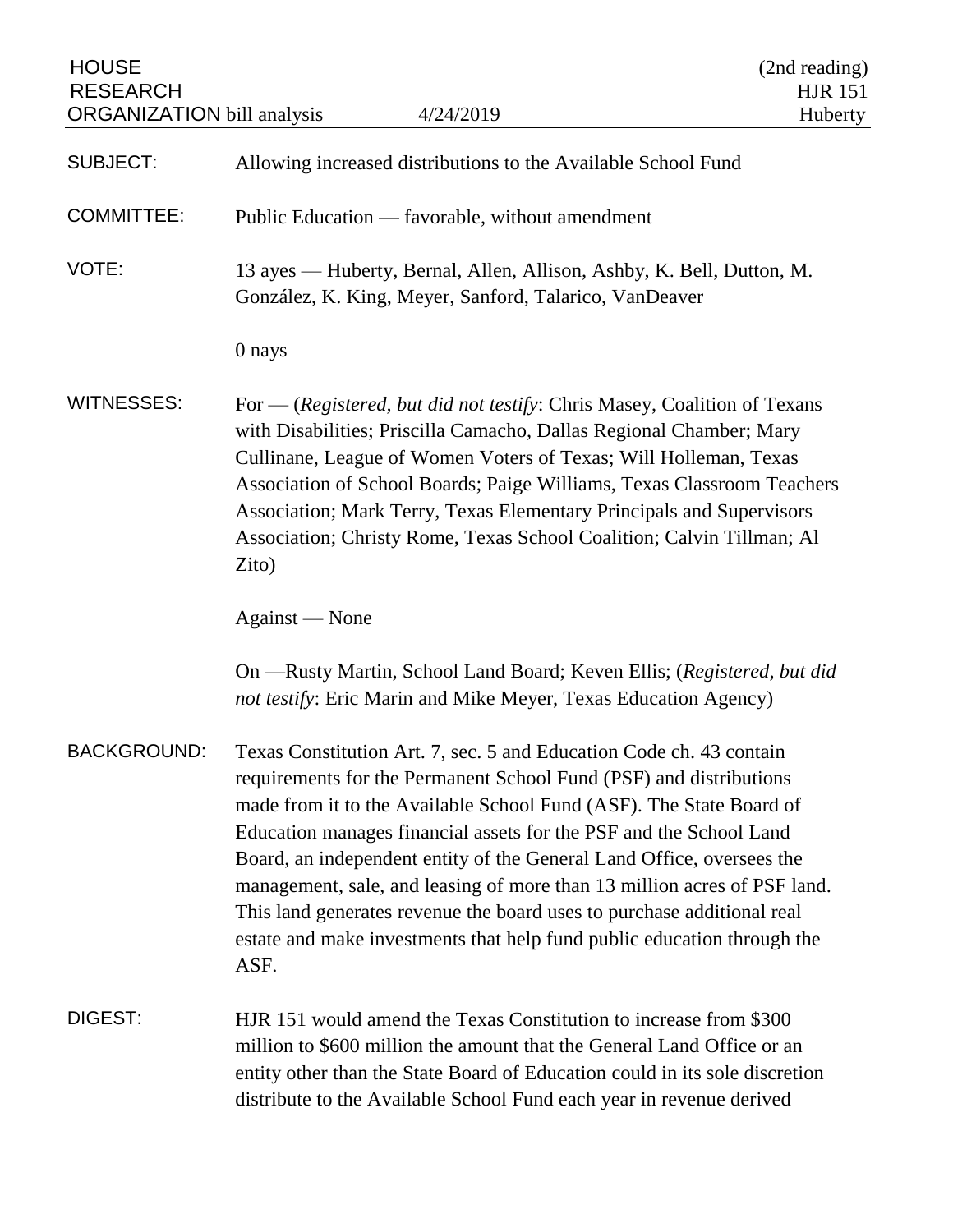## HJR 151 House Research Organization page 2

during that year from the land or properties it manages.

The ballot proposal would be presented to voters at an election on November 5, 2019, and would read: "The constitutional amendment allowing increased distributions from the available school fund."

**SUPPORTERS** SAY:

HJR 151 would improve funding for public schools by doubling the constitutionally authorized annual distribution from the School Land Board to the Available School Fund (ASF). Recent investment returns realized by the land board would have allowed greater annual direct distributions to the ASF were it not for the \$300 million cap in the Texas Constitution. As the Permanent School Fund's assets managed by the land board grow and improve in their performance, the Legislature should take advantage of the opportunity to make more revenue available through the ASF for school districts to purchase instructional materials and meet other funding needs.

While some have raised concerns that the proposed constitutional amendment could result in less overall school funding coming from the PSF to the ASF, the Legislature has made it clear that it expects the School Land Board and the State Board of Education to work together to maximize funding for the schoolchildren of Texas.

**OPPONENTS** SAY:

By increasing the amount of revenue the land board could directly contribute to the ASF, HJR 151 could exacerbate the complicated funding relationship between the School Land Board and the State Board of Education, each of which have responsibilities for managing the PSF. The land board has regularly distributed the majority of its investment proceeds to the State Board of Education (SBOE) for placement in the PSF, thereby increasing the amount from which SBOE makes its percentage-based required biennial distributions to the ASF. Were the land board to send a larger amount directly to the ASF, such an action could result in lower overall school funding.

As the Legislature considers restructuring the management of the PSF this session, it should amend HJR 151 to allow flexibility should the State